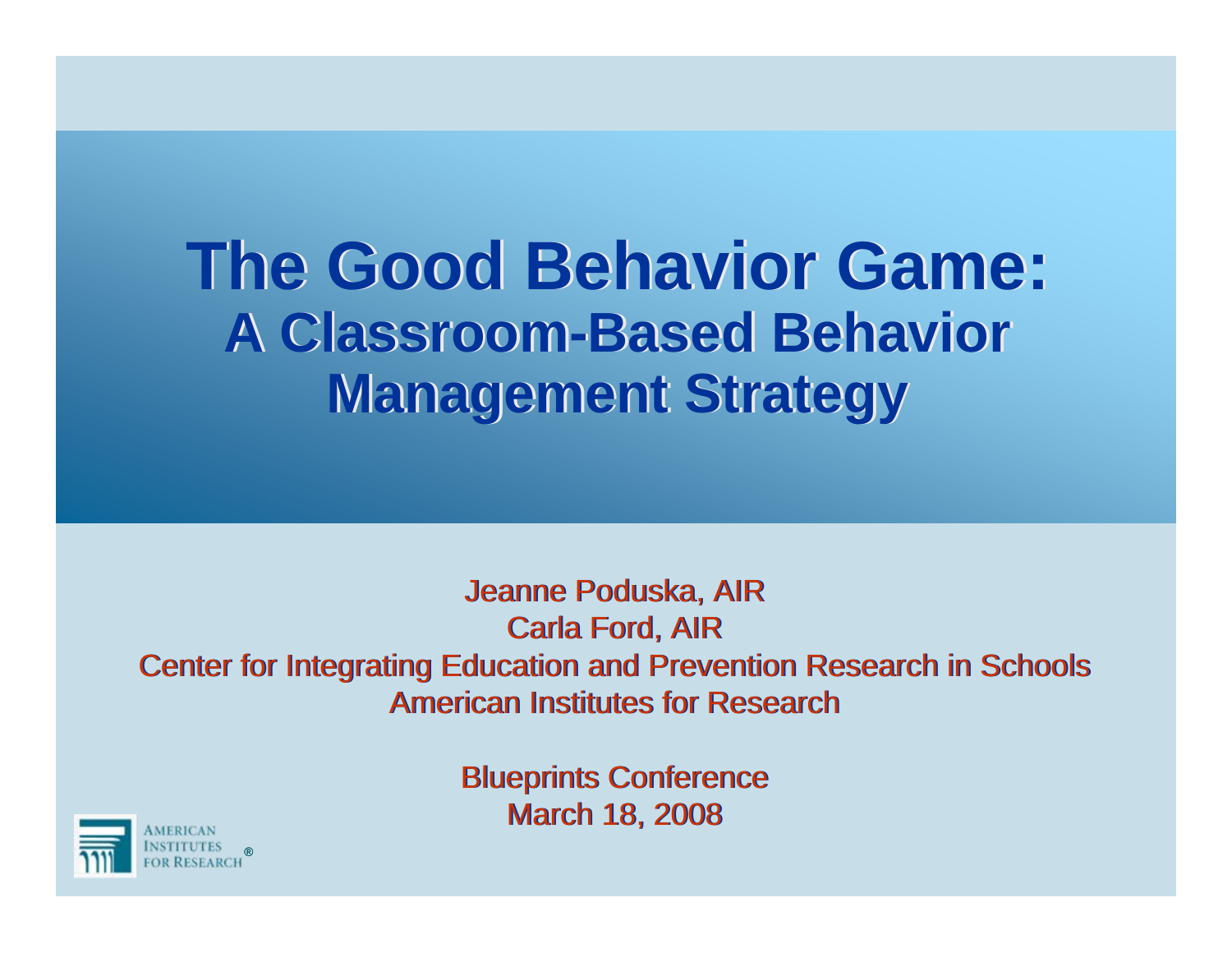# **The Baltimore Education and Prevention Partnership**

- Baltimore City Public School System has collaborated in three generations of education and prevention field trials.
- They were directed at helping children master key social task demands in 1st-grade classroom.
- **The first generation will be our main focus today, where** the Good Behavior Game (GBG) was tested by itself and the children, now young adults, were followed to ages 19–21.
- This research has been supported by NIH: NIMH, NIDA, **NICHD**

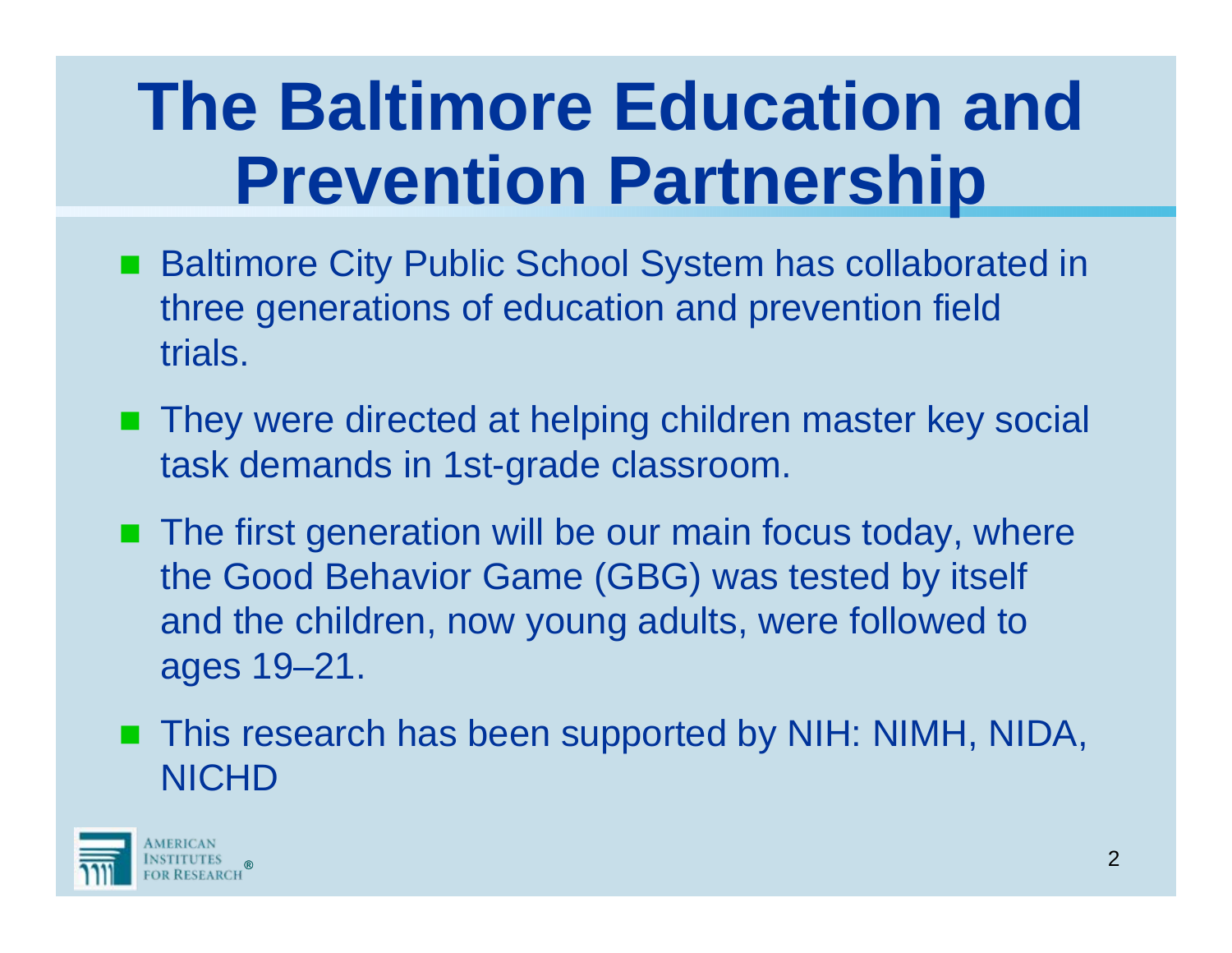# **Impact of Poorly Managed Classrooms on Students**

- Aggressive, disruptive behavior, as early as first grade, is a major risk factor for academic failure, later school drop-out, delinquency, drug abuse, depression, and other problem outcomes.
- Children with behavior problems in poorly managed first grade classrooms were up to 20 times more likely to exhibit severe aggressive problems in middle schools compared to their counterparts in well managed first grade classrooms.

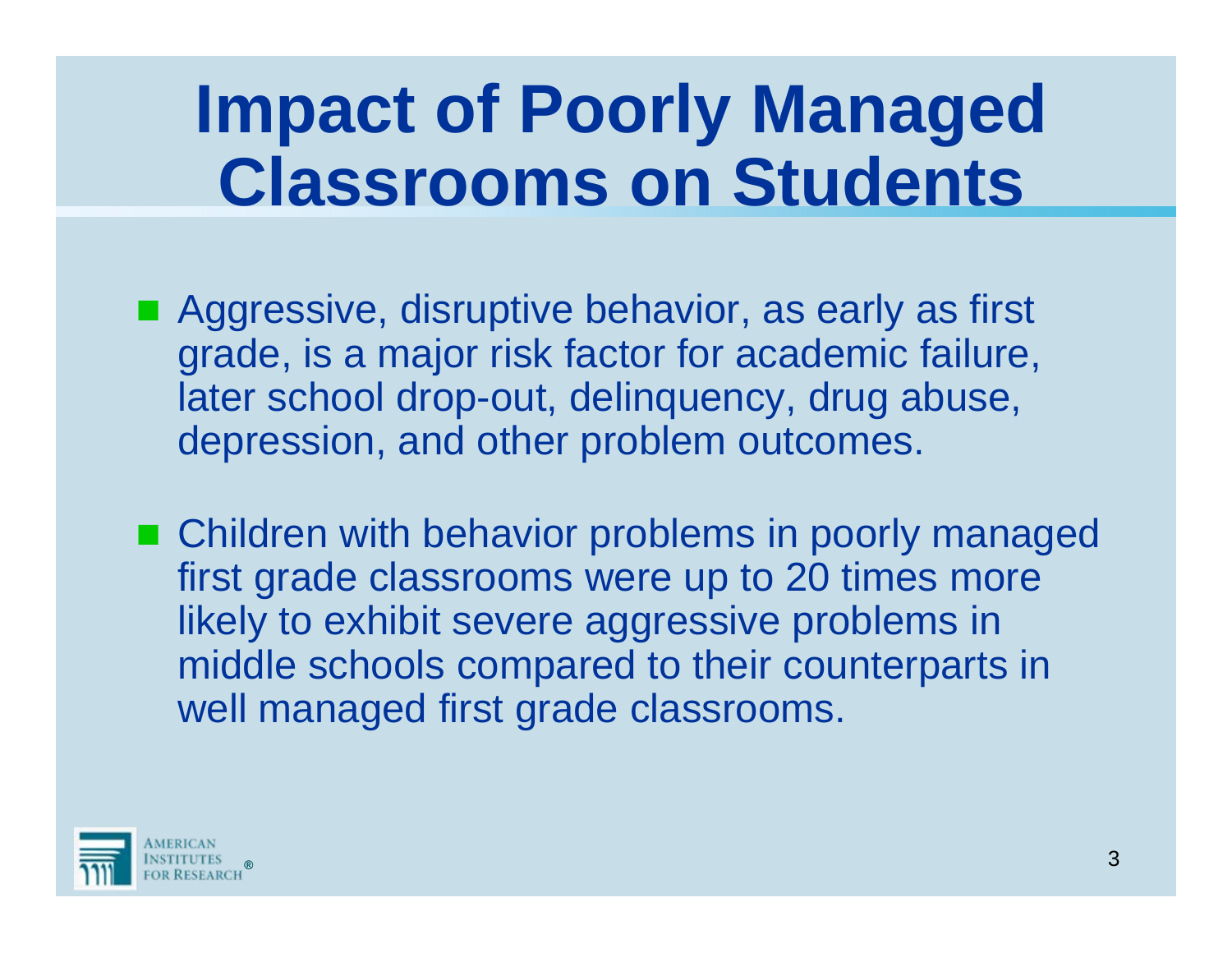# **Impact of Poorly Managed Classrooms on Teachers**

- **The number one reason for teacher burn-out is the** inability to manage classrooms.
- Teachers need tested tools to manage classrooms, i.e., to teach children how to be students.
- A large portion of first grade teachers need such tools, e.g., ~50% in Baltimore.

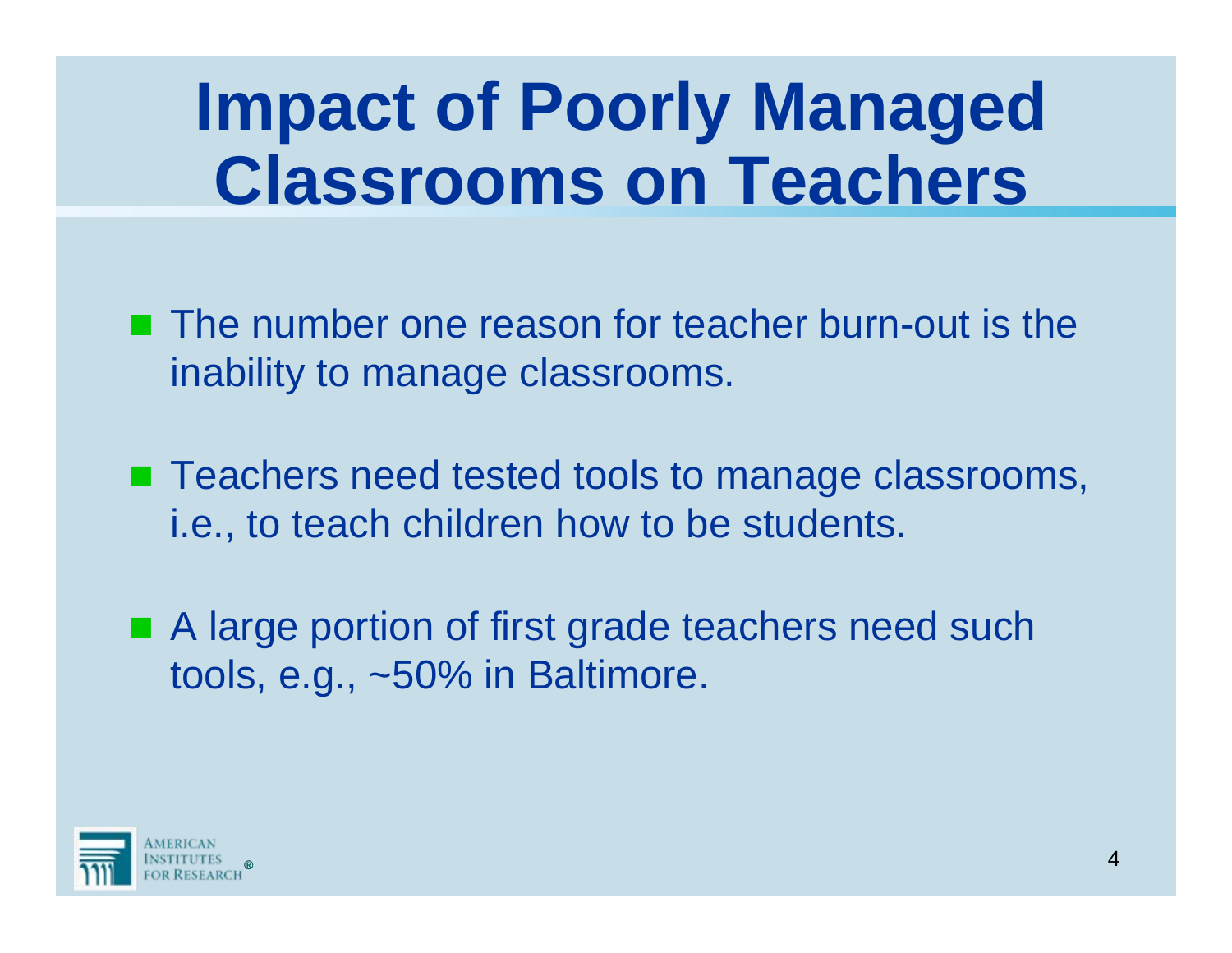# **The History of the Good Behavior Game (GBG)**

- GBG was originally developed by Barrish, Saunders, & Wolfe at the University of Kansas with the first report in 1969.
- At least 18 short-duration, non-randomized trials followed and described positive results.
- These led to the developmental epidemiologicallybased randomized field trials in Baltimore to test GBG.

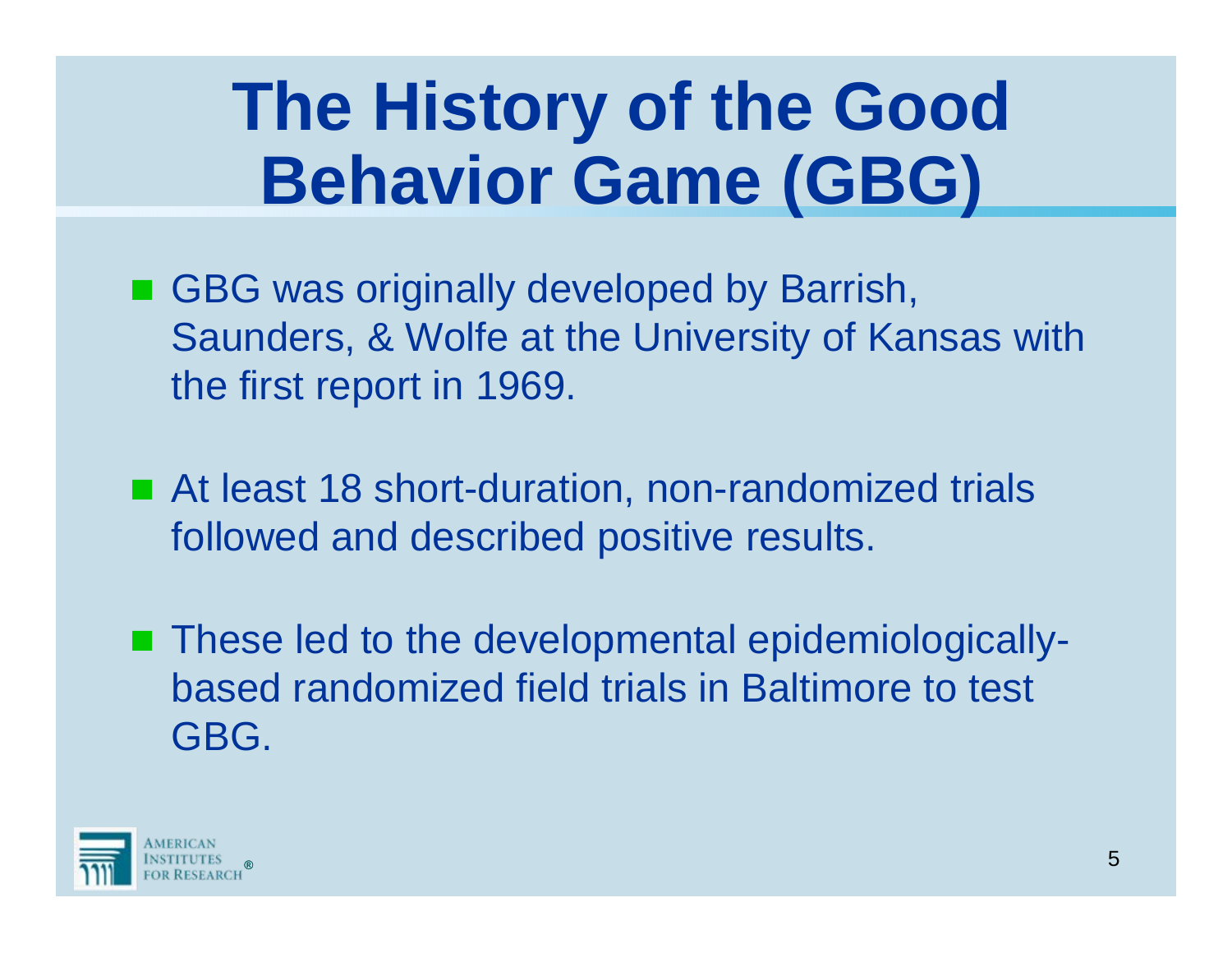#### **Goals of GBG**

**Provide teachers a classroom-wide method to** socialize children into the role of student

■ Reduce classroom aggressive, disruptive behavior to enhance classroom teaching and learning

**Prevent school failure, drug abuse, delinquency,** and other problem outcomes

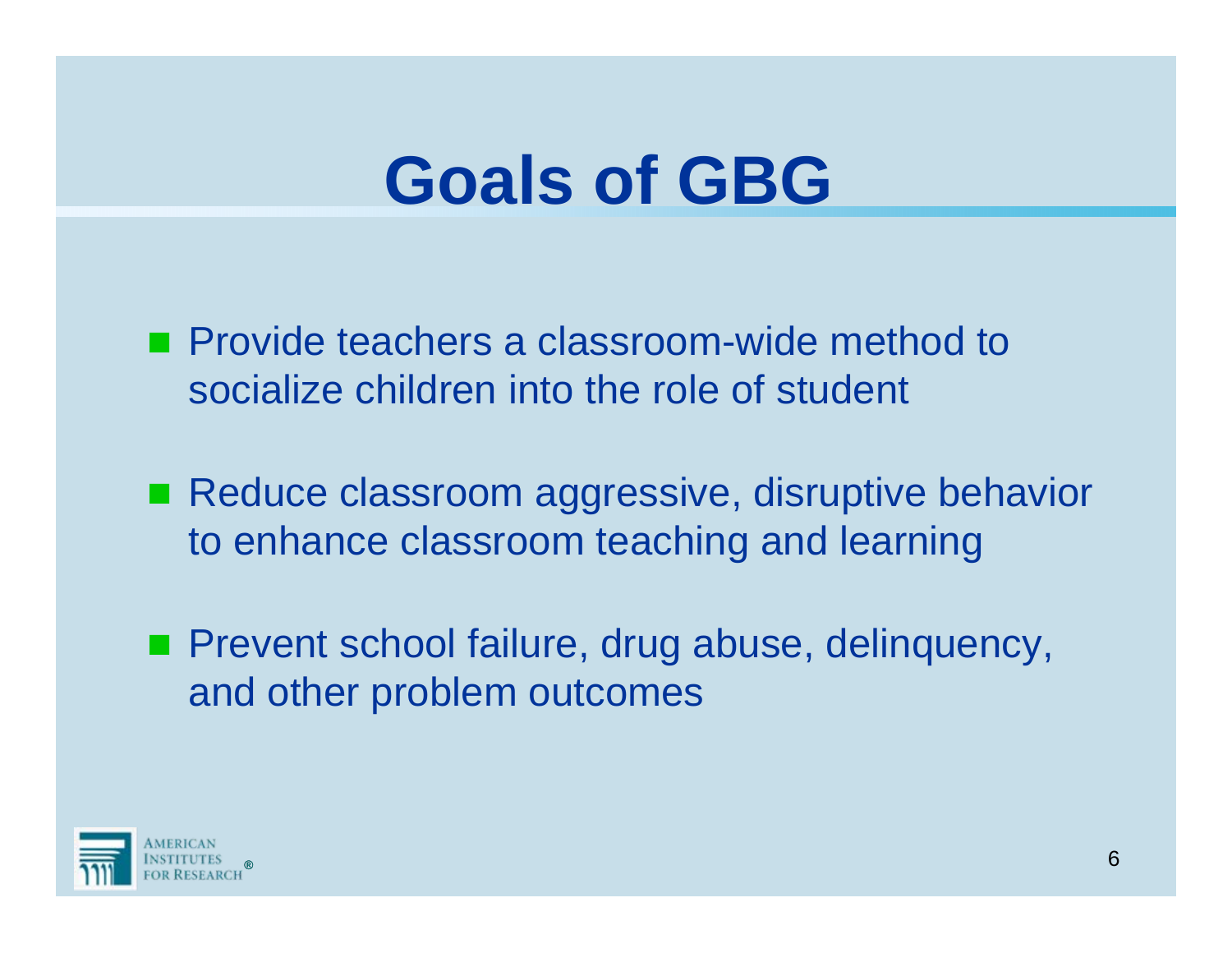# **Design of 1st Generation Trial**

- 41 1st-grade classrooms in 19 schools.
- ACROSS schools: Schools were matched and randomly assigned.
- **WITHIN** each intervention school: Children were balanced across all 1st-grade classrooms.
- Then 1st-grade classrooms and teachers were randomly assigned to standard program classrooms or to intervention classrooms.

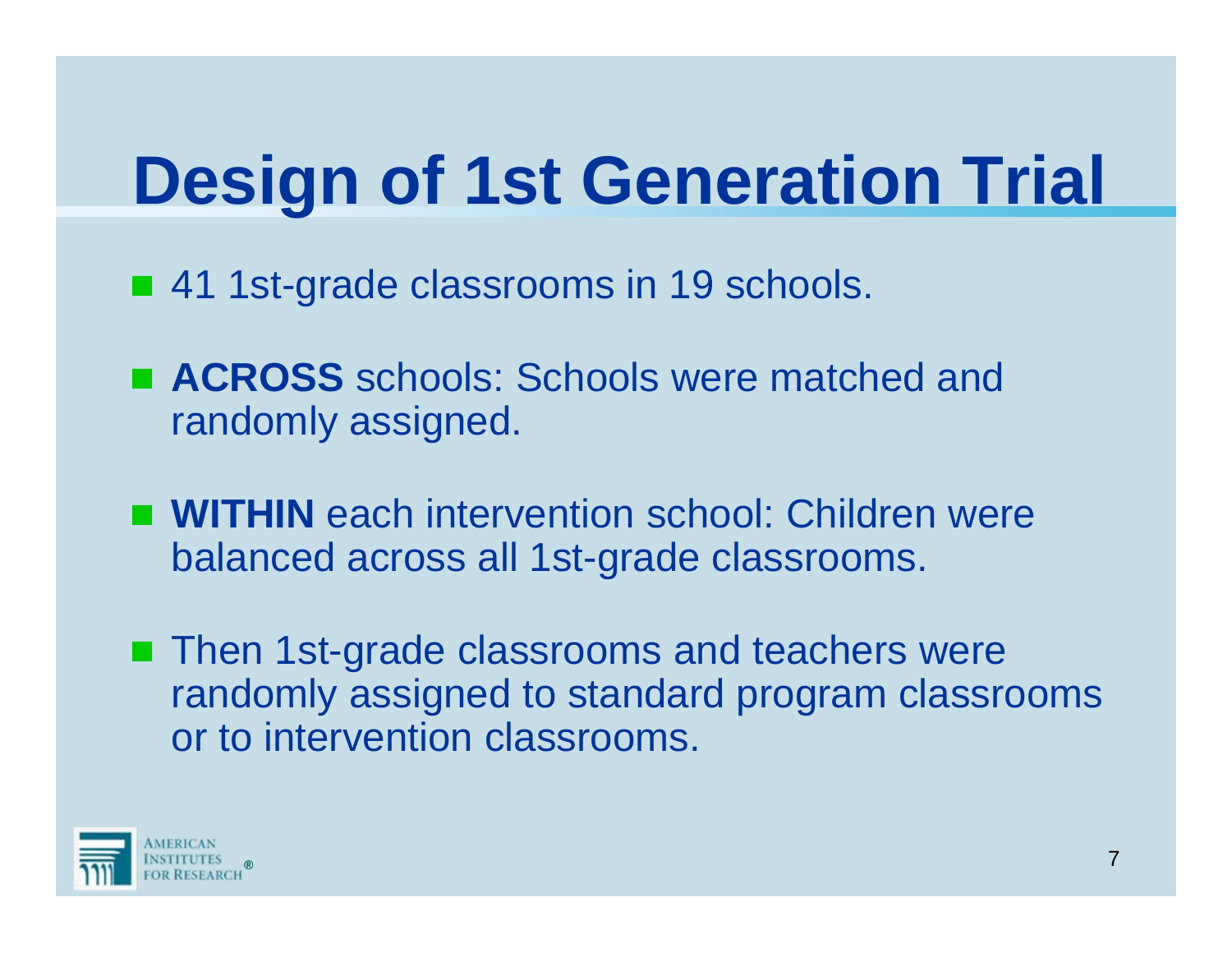# **GBG Impact From Elementary through Middle School**

#### By end of first grade

- ─ Reduced off-task behavior
- Reduced aggressive/disruptive behavior
- $-$  Improved teacher and peer ratings

#### **By middle school**

- Reduction teacher ratings of aggressive behavior in high aggressive males
- Delayed or reduced initiation of cigarette smoking

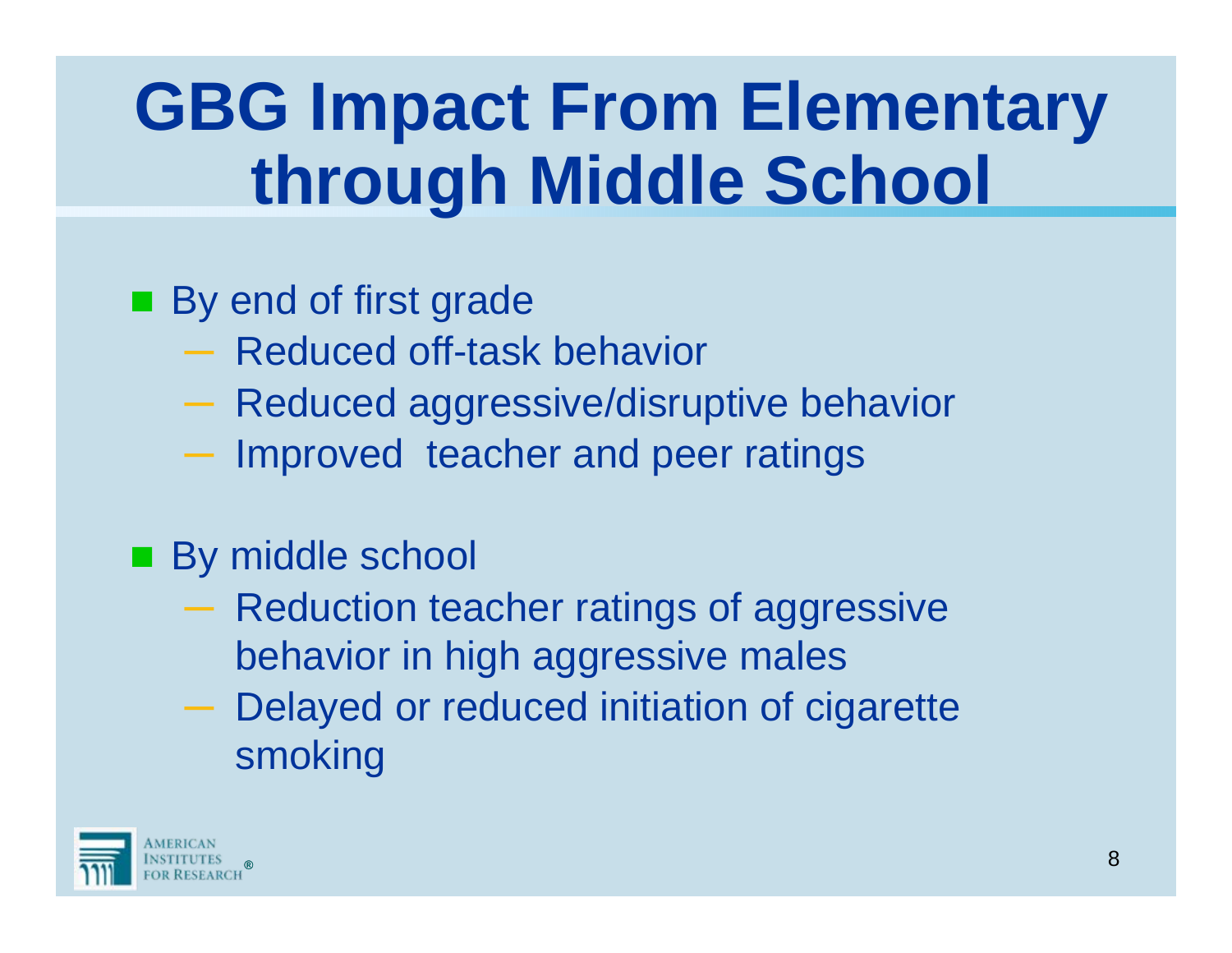# **GBG Impact through Young Adulthood**

■ Telephone interviews of 77% of youth by age 19-21

■ Test whether GBG has an impact on drug or alcohol use, ASPD, service use

■ Does this impact vary by level of aggressive behavior in first grade or by gender?

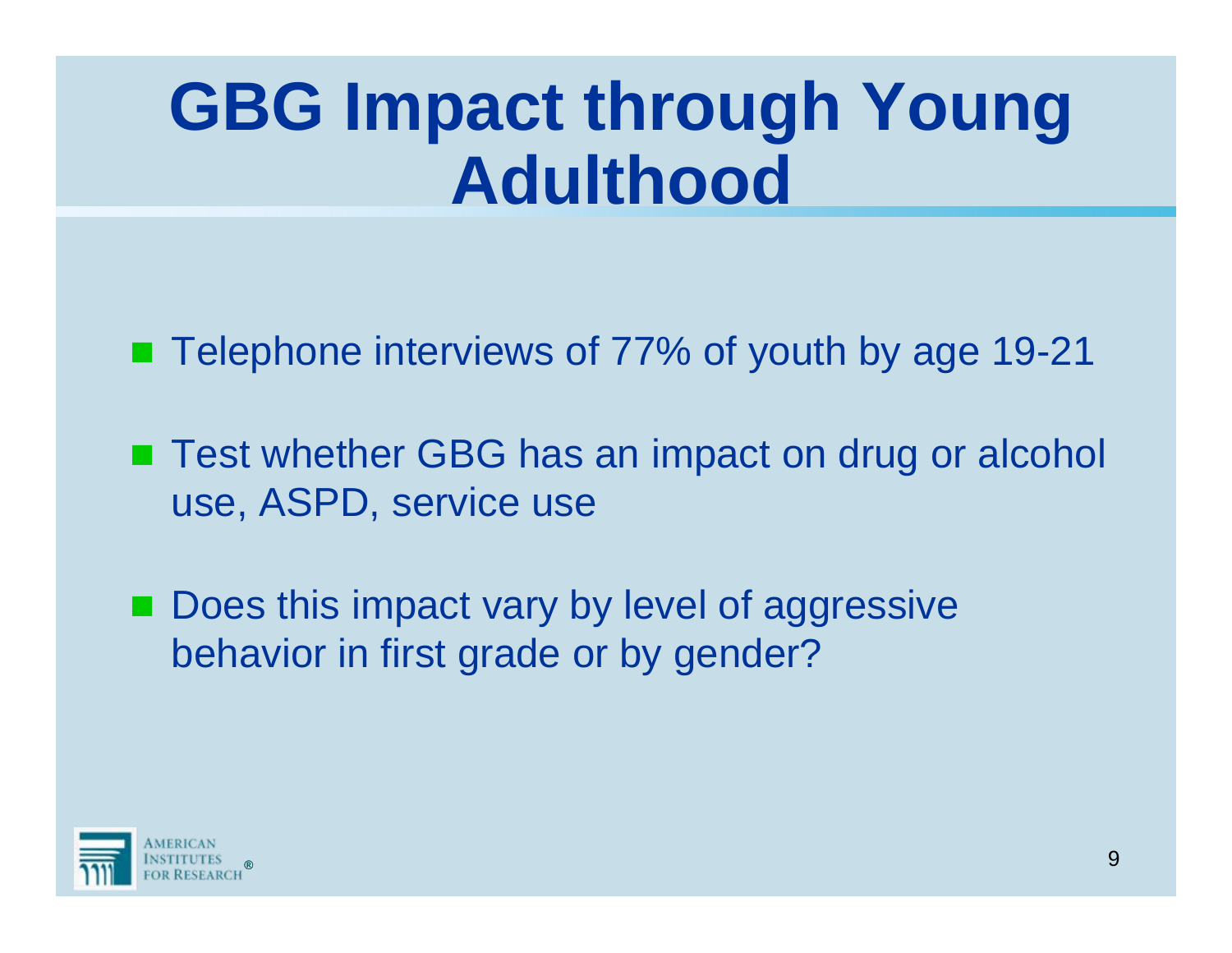# **Summary of Findings**

| <b>Impact of GBG at Young Adulthood</b>           | <b>GBG</b><br><b>Classrooms</b> | <b>Standard</b><br><b>Program</b><br><b>Classrooms</b> |
|---------------------------------------------------|---------------------------------|--------------------------------------------------------|
| <b>High School Graduation*</b>                    |                                 |                                                        |
| ■ Males who were highly aggressive, disruptive in |                                 |                                                        |
| first grade                                       | 75%                             | <b>20%</b>                                             |
| Lifetime Illicit Drug Abuse/Dependence Disorder   |                                 |                                                        |
| <b>All Males</b>                                  | 19%                             | 38%                                                    |
| ■ Males who were highly aggressive, disruptive in |                                 |                                                        |
| first grade                                       | 29%                             | 83%                                                    |
| Lifetime Alcohol Abuse/Dependence Disorder        |                                 |                                                        |
| All males and females                             | 13%                             | 20%                                                    |
| Regular Smoker (10 or more cigarettes a day)      |                                 |                                                        |
| All males                                         | 7%                              | 17%                                                    |
| ■ Males who were highly aggressive, disruptive in |                                 |                                                        |
| first grade                                       | 0%                              | 40%                                                    |
| <b>Antisocial Personality Disorder (ASPD)</b>     |                                 |                                                        |
| All males and females                             | 17%                             | 25%                                                    |
| ■ Males who were highly aggressive, disruptive in |                                 |                                                        |
| first grade                                       | 41%                             | 86%                                                    |

\*Impact varied significantly by school



**AMERICAN** institutes<br>for Research

® Miversal Classroom Behavior Management Program in First and Second Grades on Young Adult Behavioral, Must  $10\,$ Kellam, S. G.., Brown, C. H., Poduska, J., Ialongo, N., Wang, W., Toyinbo, P., et al. (in press). Effects of a Psychiatric, and Social Outcomes. *Drug and Alcohol Dependence.* Manuscript available upon request.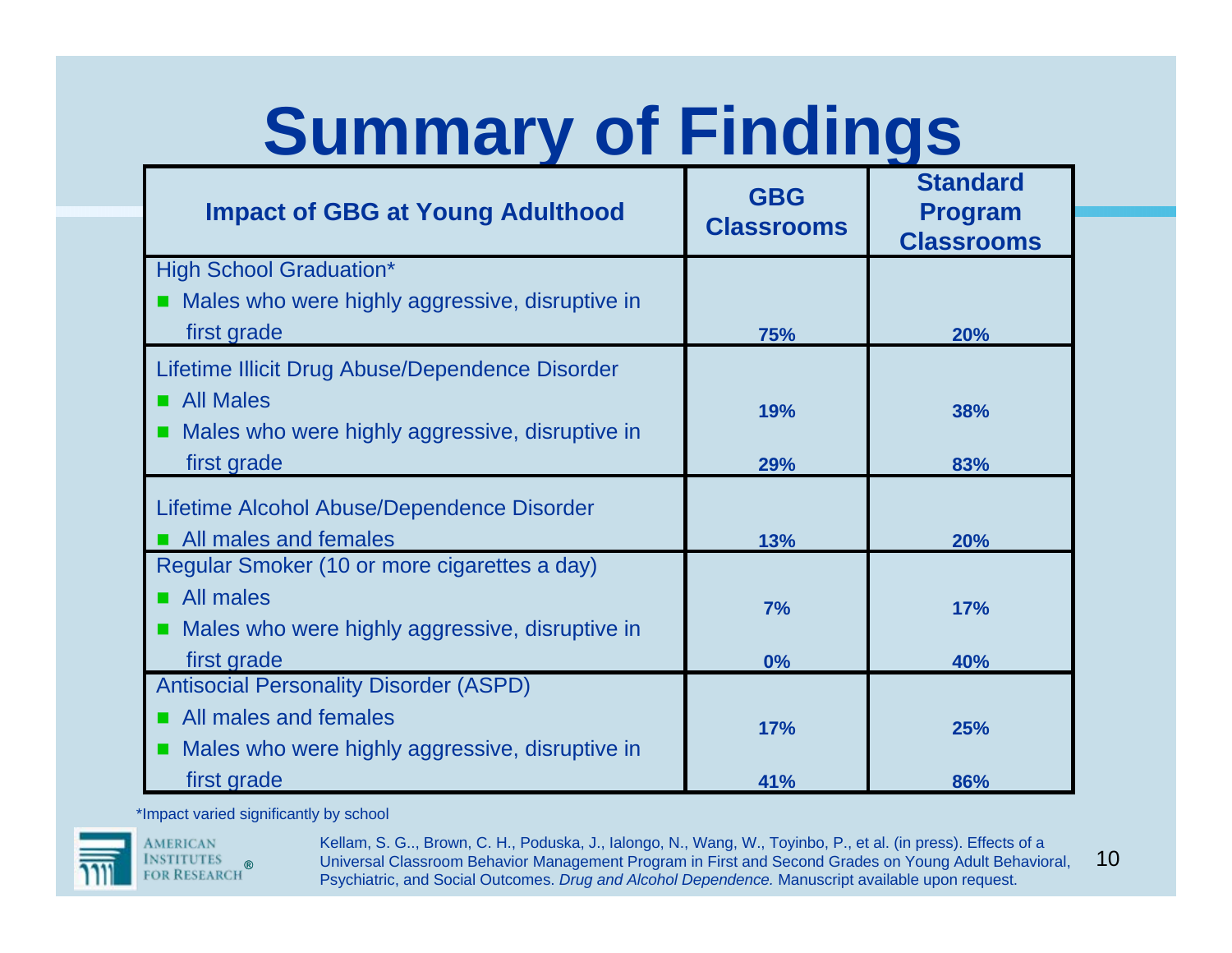#### **GBG Impact vs All Controls on Any Service Use for Males**

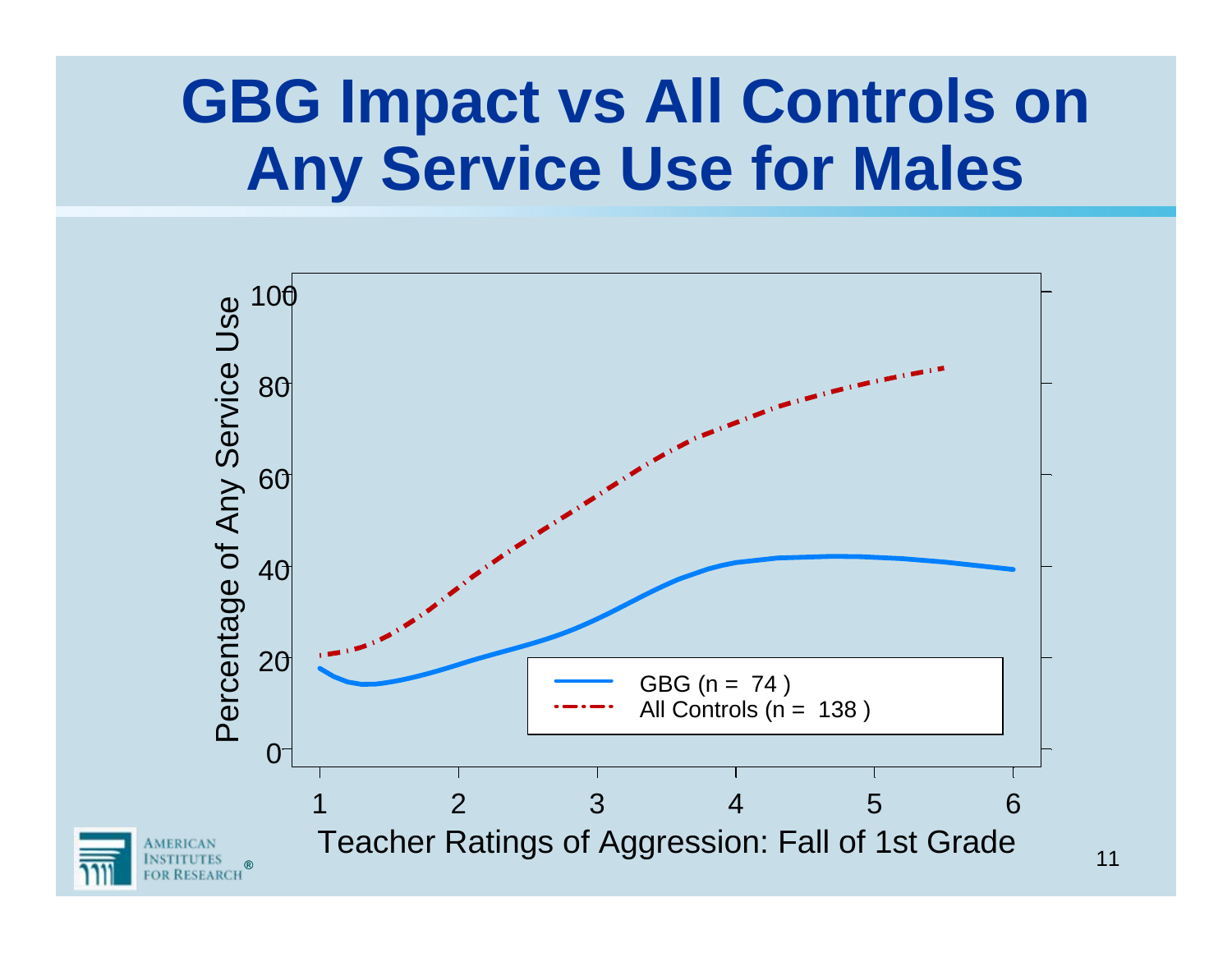# **Fidelity of Implementation**

- **Teacher practices** 
	- $-$  General classroom behavior management
	- GBG-specific activities
- **Practices of others in support system** 
	- **Coaches**
	- Principals
	- Other school personnel
	- District level personnel

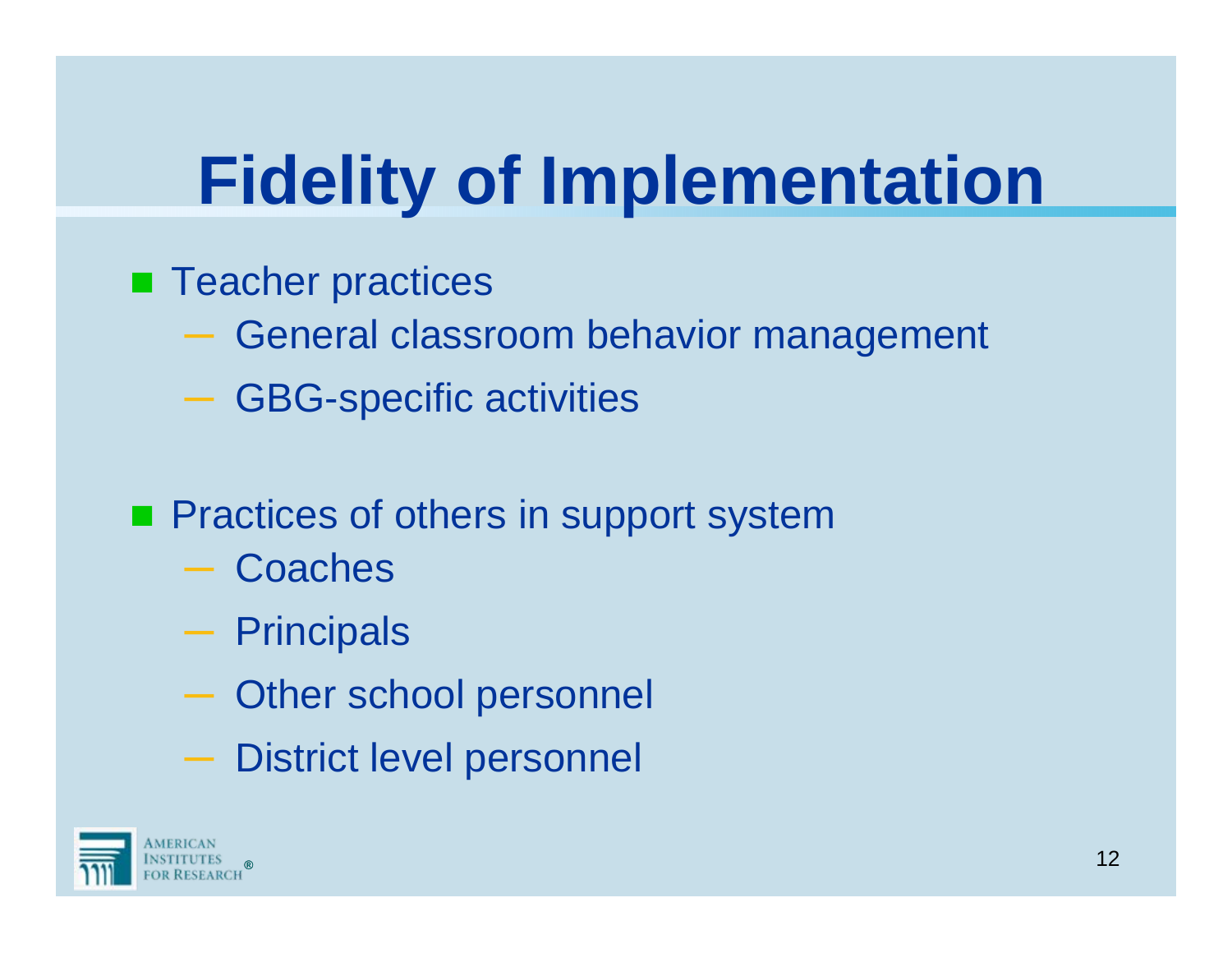#### **Patterns of Quality of GBG Implementation in 12 Intervention Schools: 2004-05**

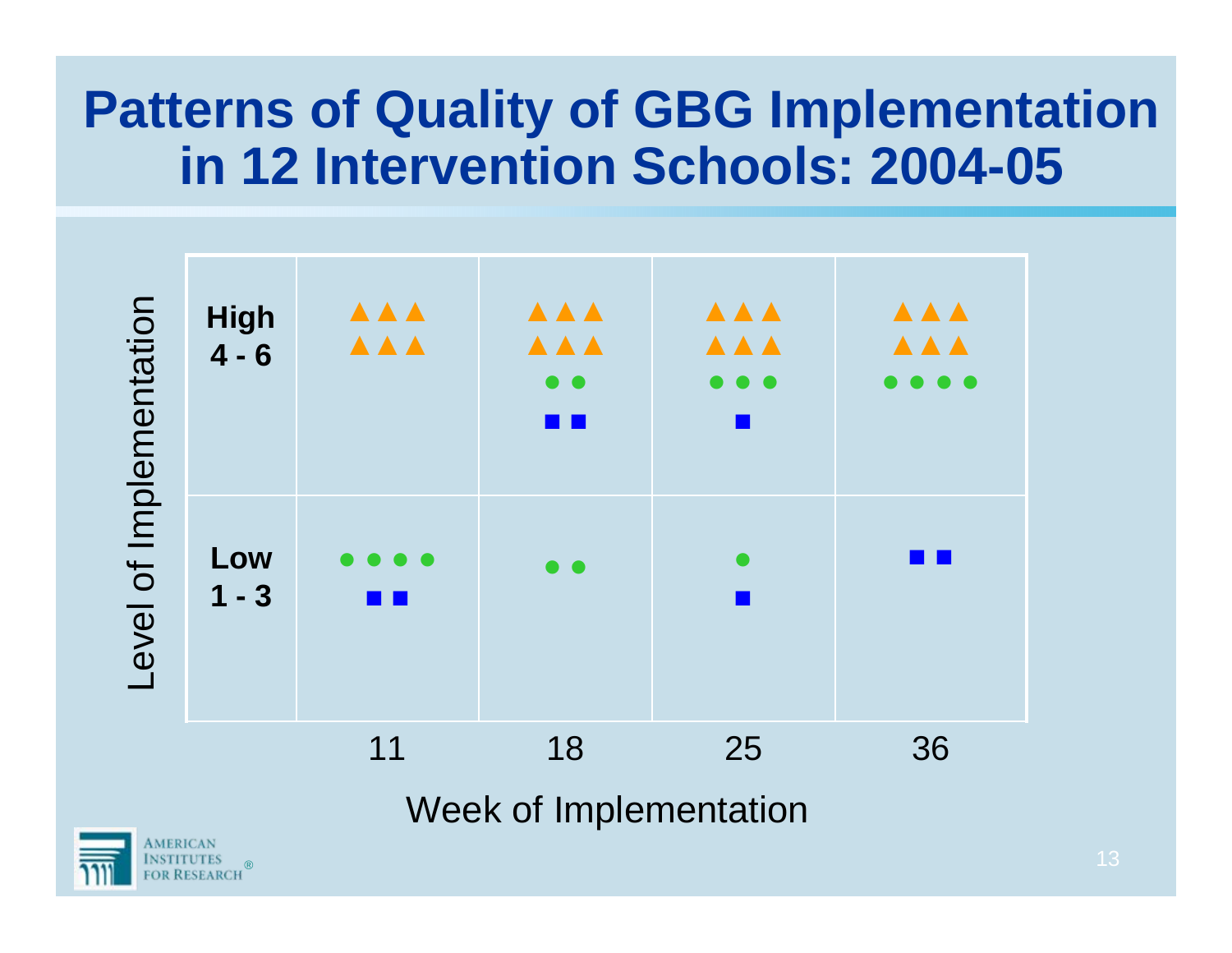### **Lessons Learned I**

- 1st-grade classrooms are of central importance to later academic, mental, and behavioral health.
- A relatively simple method of classroom behavior management can have a dramatic long-term impact if done with fidelity.
- **Females were less responsive to GBG than are** higher risk males.

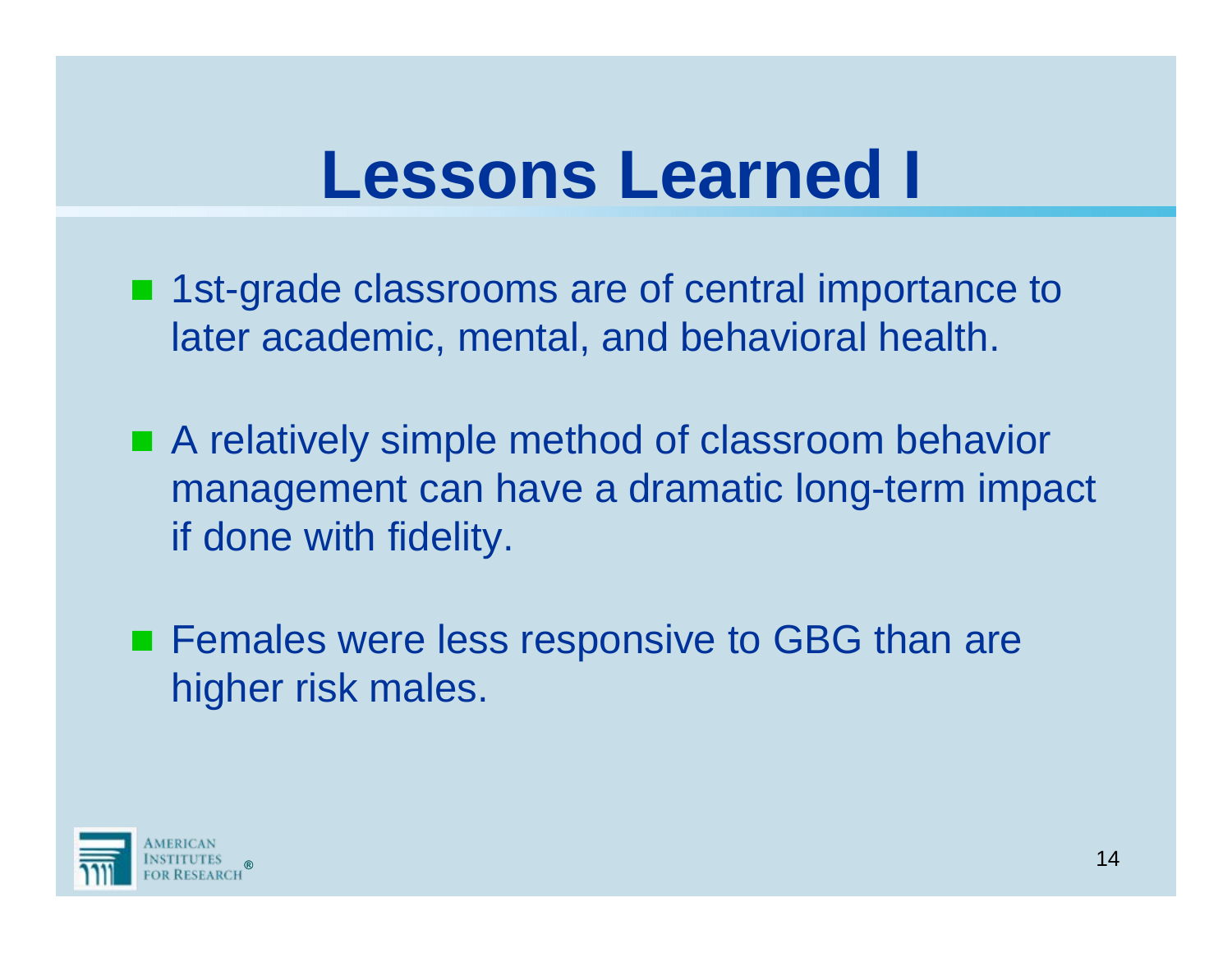## **Lessons Learned II**

- Without a system to mentor, model, and monitor teacher practices over time, GBG practices are not sustained.
- Teachers need support from principals; principals from area leaders; area leaders from chief academic and executive officers; and all need support from the School Board.

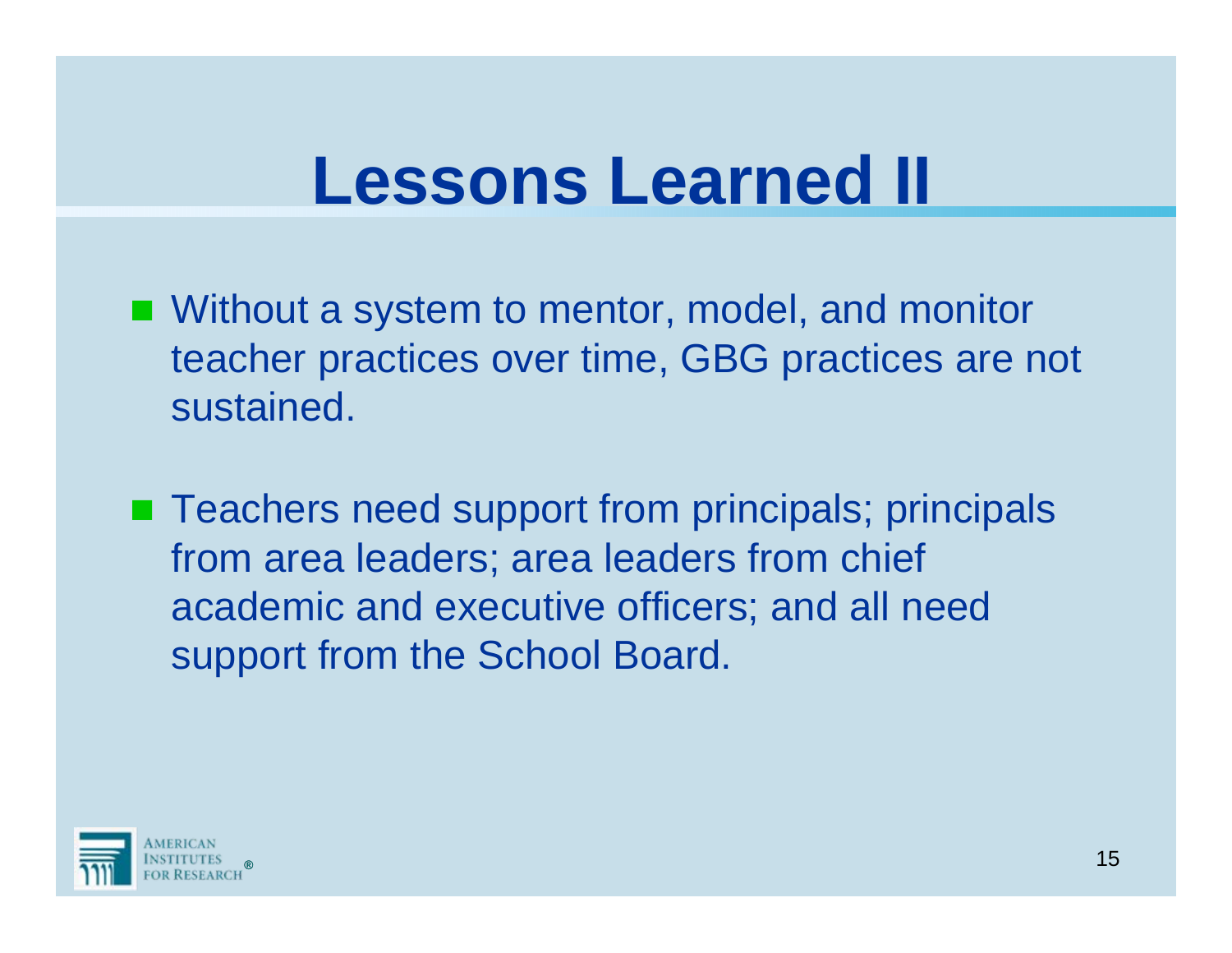# **Core Elements in Moving GBG into Practice**

- Governance structure to support teachers' practices over time and scaling up practices
- **Professional development across multiple levels of** the school district
- **Monitoring of practices over time** 
	- $-$  Teacher practices
	- ─ Practices of individuals across the multi-level structure

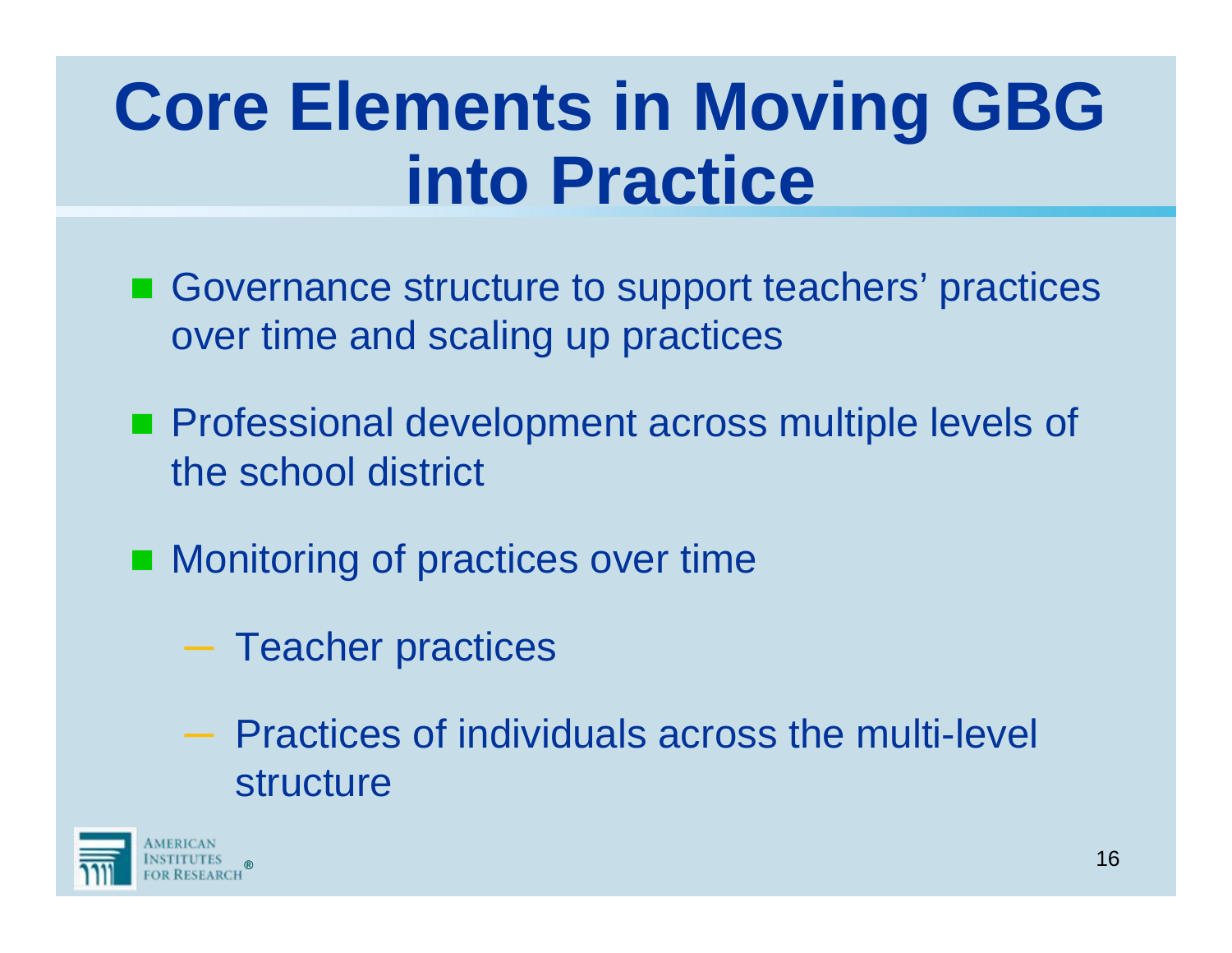## **Professional Development**

- Stage 1: Pre-implementation (Readiness)
- Stage 2: Implementation

■ Stage 3: Sustaining Practices and Going to Scale (Monitoring)

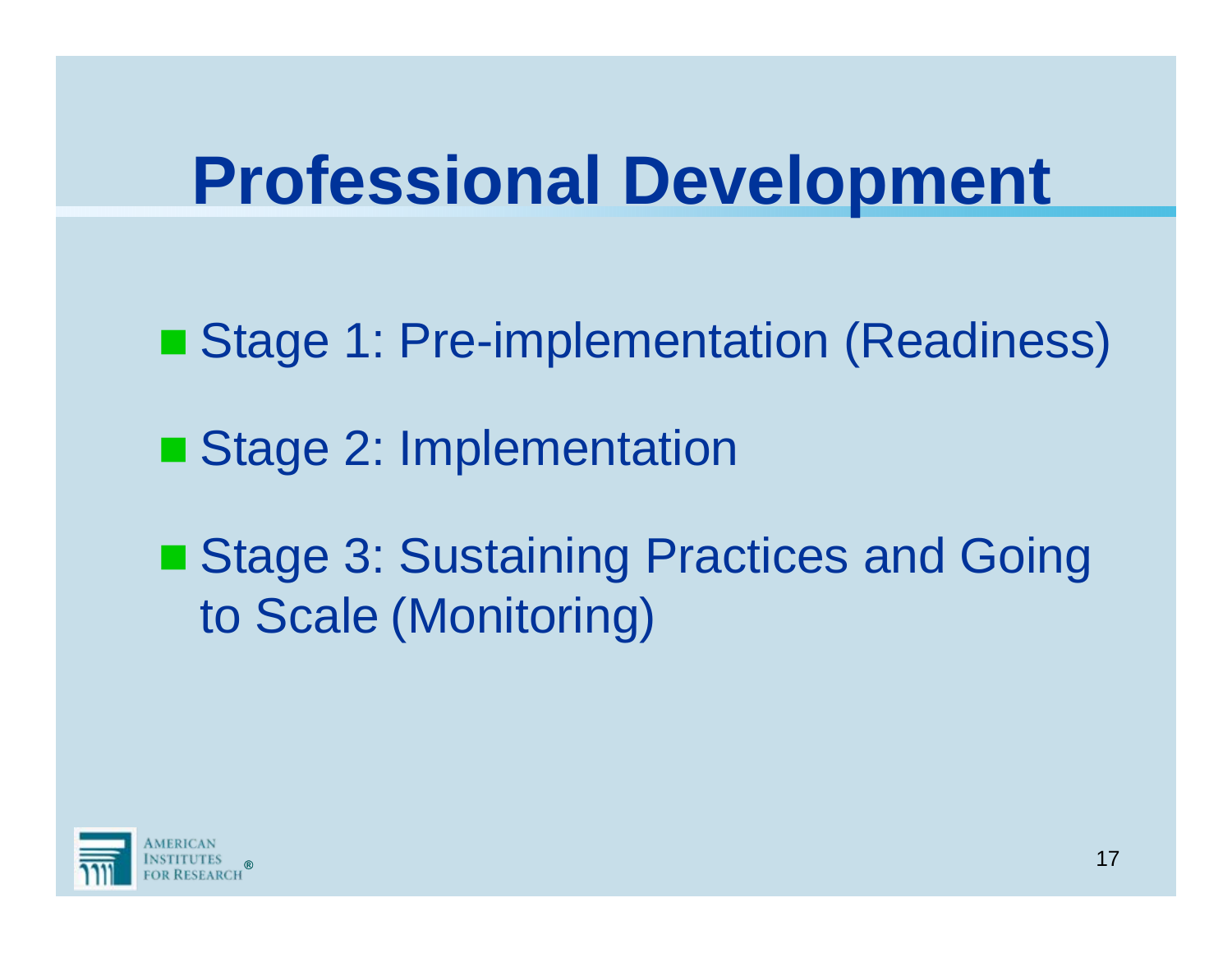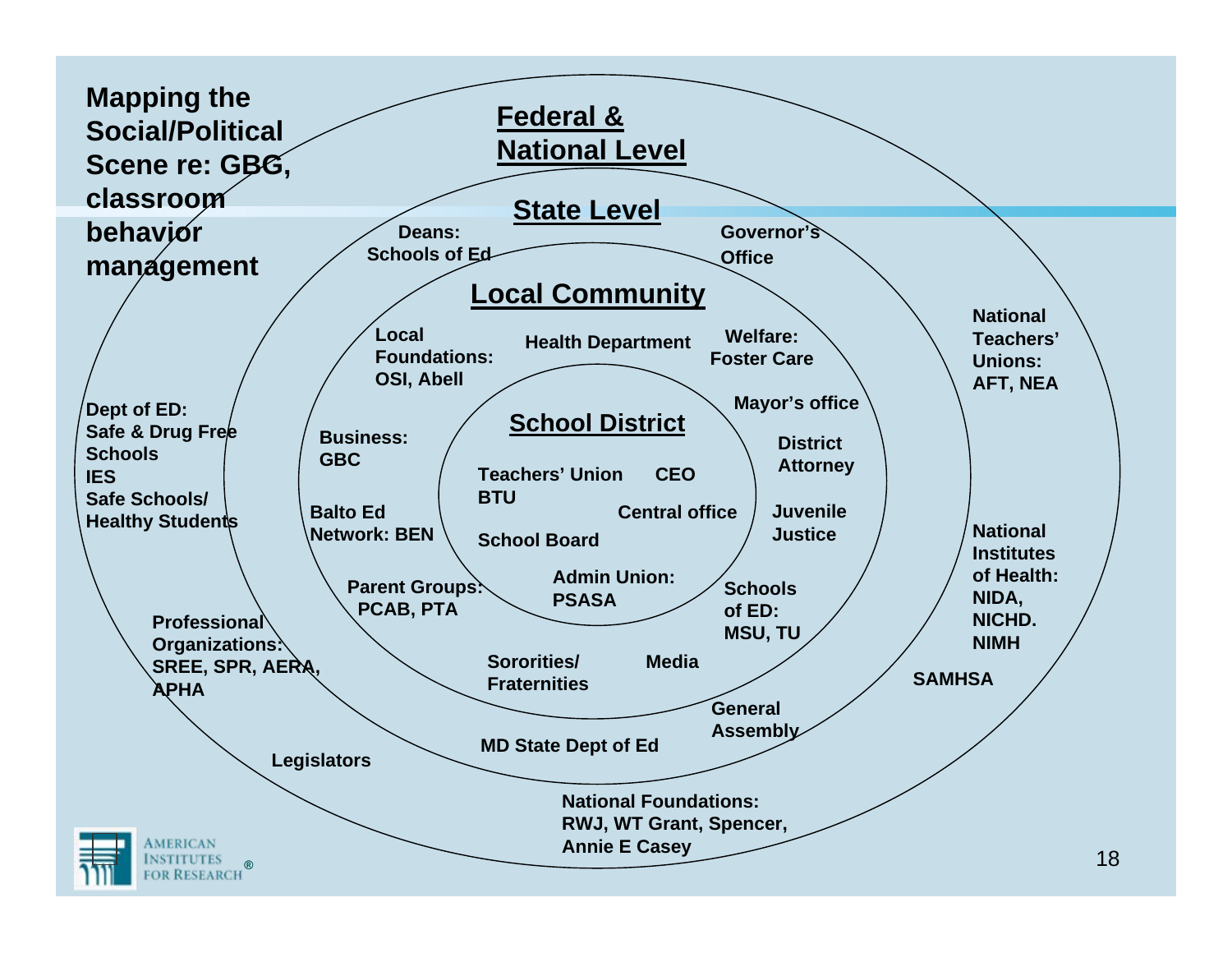# **Good Behavior Game Overview**

- **Service Service**  A behavior management strategy aimed at socializing children into the role of student and reducing aggressive/disruptive behavior in the classroom
- **Service Service**  Teams are rewarded for each child's prosocial behavior, and not rewarded when a child is disruptive. It is "group contingent."

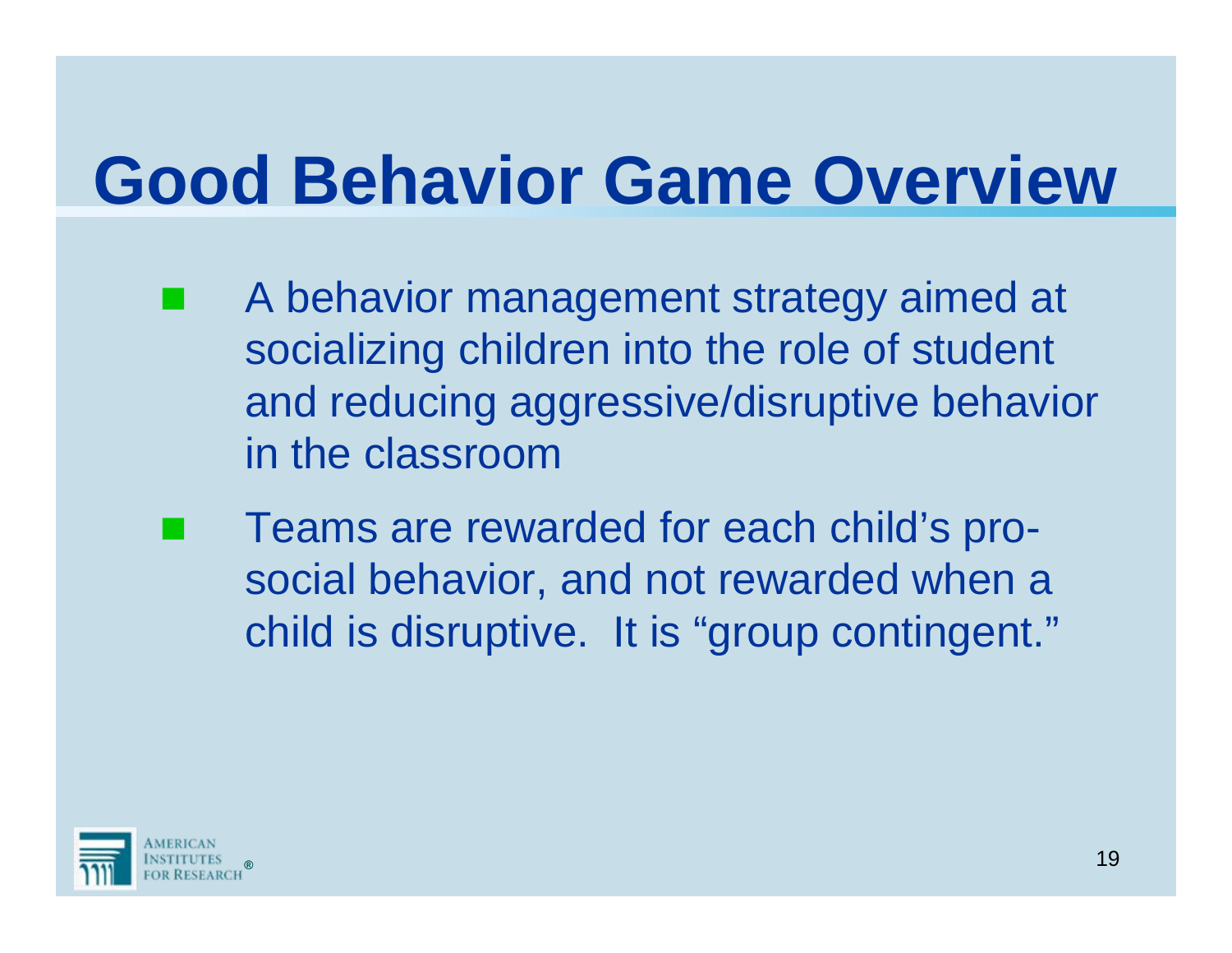# **GBG Core Elements**

- Reflects Essential Ingredients of Effective Classroom Behavior Management:
- Rules for Classroom Behavior
- Student Teams (Small Groups)
- Behavior Monitoring
- Systematic Use of Reinforcement

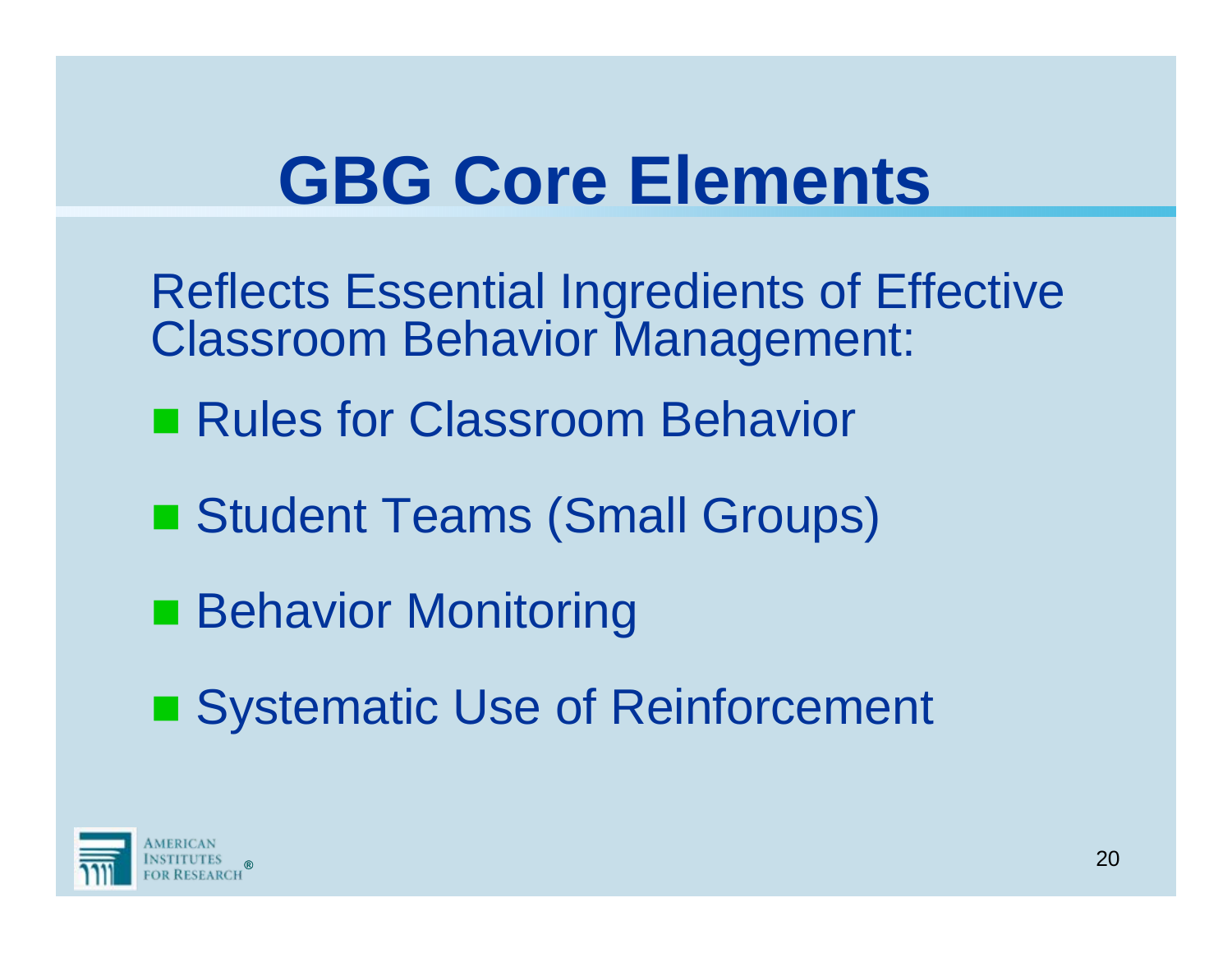# **Preparation – First Six Weeks of School**

- Teachers instruct students on four classroom rules: displayed in classroom (poster, desk)
- Teachers observe students and place them in heterogeneous teams, balanced for learning and behavior.
- Teachers select a time to play the GBG (time increases during the year).
- Teachers select daily and weekly rewards.
- Students "practice" the GBG with the teacher.

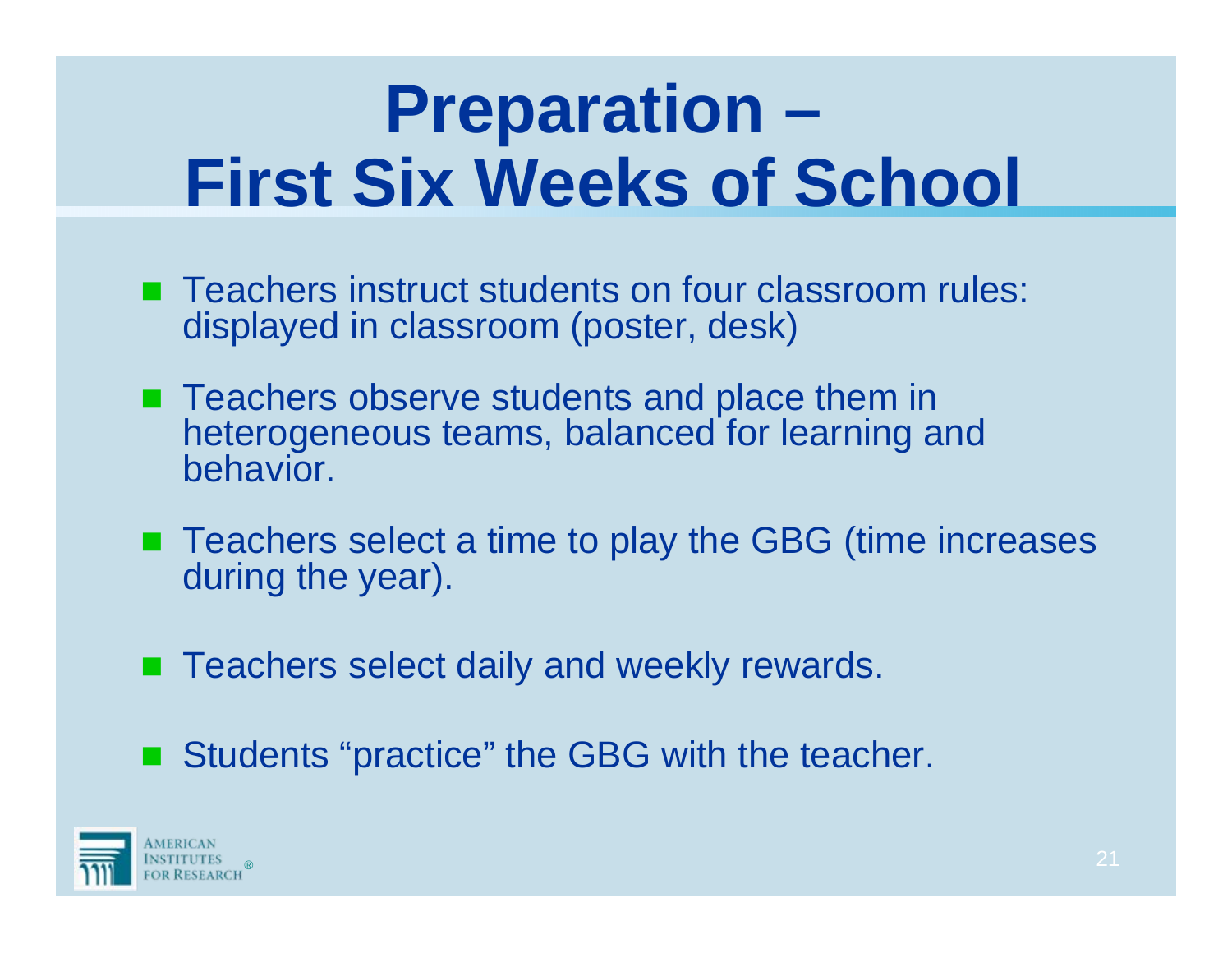# **GBG Implementation**

- In Baltimore, GBG consists of dividing the 1st-grade class into three heterogeneous teams.
- **Played during times that the students are working** independently of the teacher.
- Early in the year, GBG is played systematically for ten minutes, three times a week, and announced to the class by the teacher.
- The ten minutes are extended gradually over the year until the process is integrated into the entire day.
- Rewards are more abstract as the year goes on.

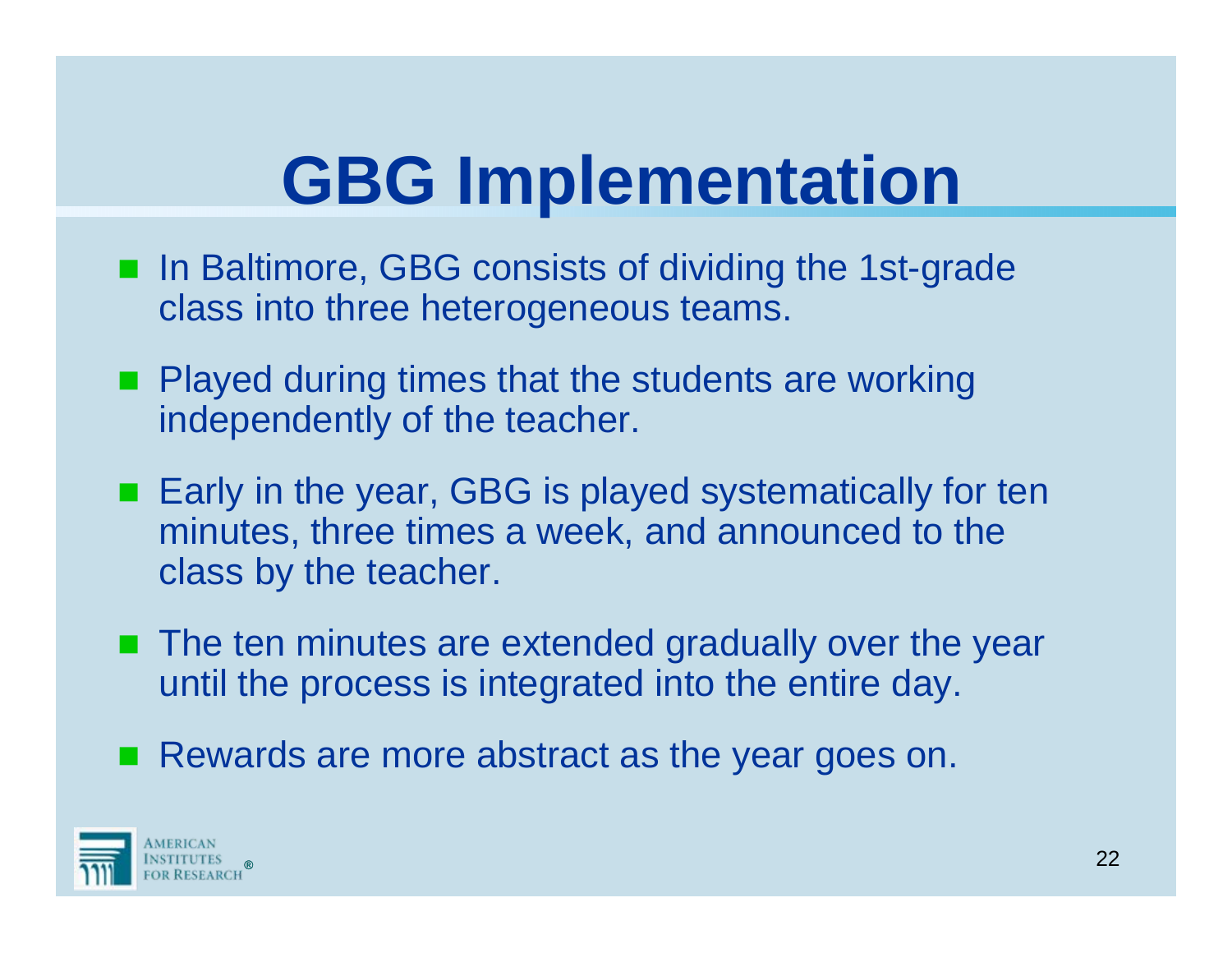# **Good Behavior Game Learning Walk**